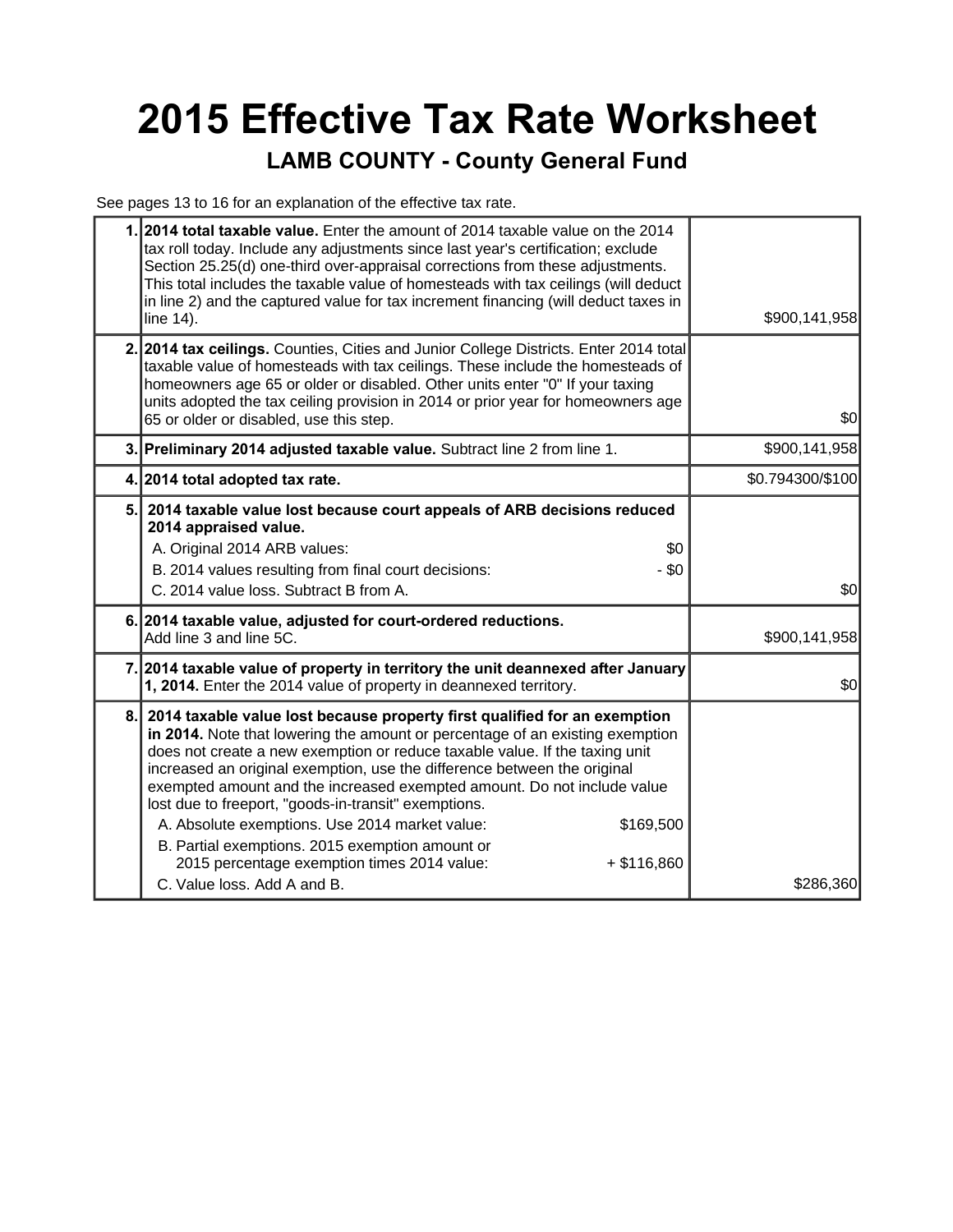## **2015 Effective Tax Rate Worksheet (continued) LAMB COUNTY - County General Fund**

| 9.  | 2014 taxable value lost because property first qualified for agricultural<br>appraisal (1-d or 1-d-1), timber appraisal, recreational/scenic appraisal or<br>public access airport special appraisal in 2015. Use only those properties<br>that first qualified in 2015; do not use properties that qualified in 2014.<br>A. 2014 market value:<br>B. 2015 productivity or special appraised value:<br>C. Value loss. Subtract B from A. | \$239,050<br>$-$ \$94,440        | \$144,610   |
|-----|------------------------------------------------------------------------------------------------------------------------------------------------------------------------------------------------------------------------------------------------------------------------------------------------------------------------------------------------------------------------------------------------------------------------------------------|----------------------------------|-------------|
|     | 10. Total adjustments for lost value. Add lines 7, 8C and 9C.                                                                                                                                                                                                                                                                                                                                                                            |                                  | \$430,970   |
|     | 11. 2014 adjusted taxable value. Subtract line 10 from line 6.                                                                                                                                                                                                                                                                                                                                                                           | \$899,710,988                    |             |
|     | 12. Adjusted 2014 taxes. Multiply line 4 by line 11 and divide by \$100.                                                                                                                                                                                                                                                                                                                                                                 |                                  | \$7,146,404 |
|     | 13. Taxes refunded for years preceding tax year 2014. Enter the amount of taxes<br>refunded during the last budget year for tax years preceding tax year 2014.<br>Types of refunds include court decisions, Section 25.25(b) and (c) corrections<br>and Section 31.11 payment errors. Do not include refunds for tax year 2014.<br>This line applies only to tax years preceding tax year 2014.                                          |                                  | \$0         |
|     | 14. Taxes in tax increment financing (TIF) for tax year 2014. Enter the amount of<br>taxes paid into the tax increment fund for a reinvestment zone as agreed by the<br>taxing unit. If the unit has no 2015 captured appraised value in Line 16D, enter<br>"0."                                                                                                                                                                         |                                  | \$0         |
|     | 15. Adjusted 2014 taxes with refunds. Add lines 12 and 13, subtract line 14.                                                                                                                                                                                                                                                                                                                                                             |                                  | \$7,146,404 |
| 16. | Total 2015 taxable value on the 2015 certified appraisal roll today. This<br>value includes only certified values and includes the total taxable value of<br>homesteads with tax ceilings (will deduct in line 18). These homesteads<br>includes homeowners age 65 or older or disabled.<br>A. Certified values only:<br>B. Counties: Include railroad rolling stock values<br>certified by the Comptroller's office:                    | \$869,196,445<br>$+$ \$6,769,899 |             |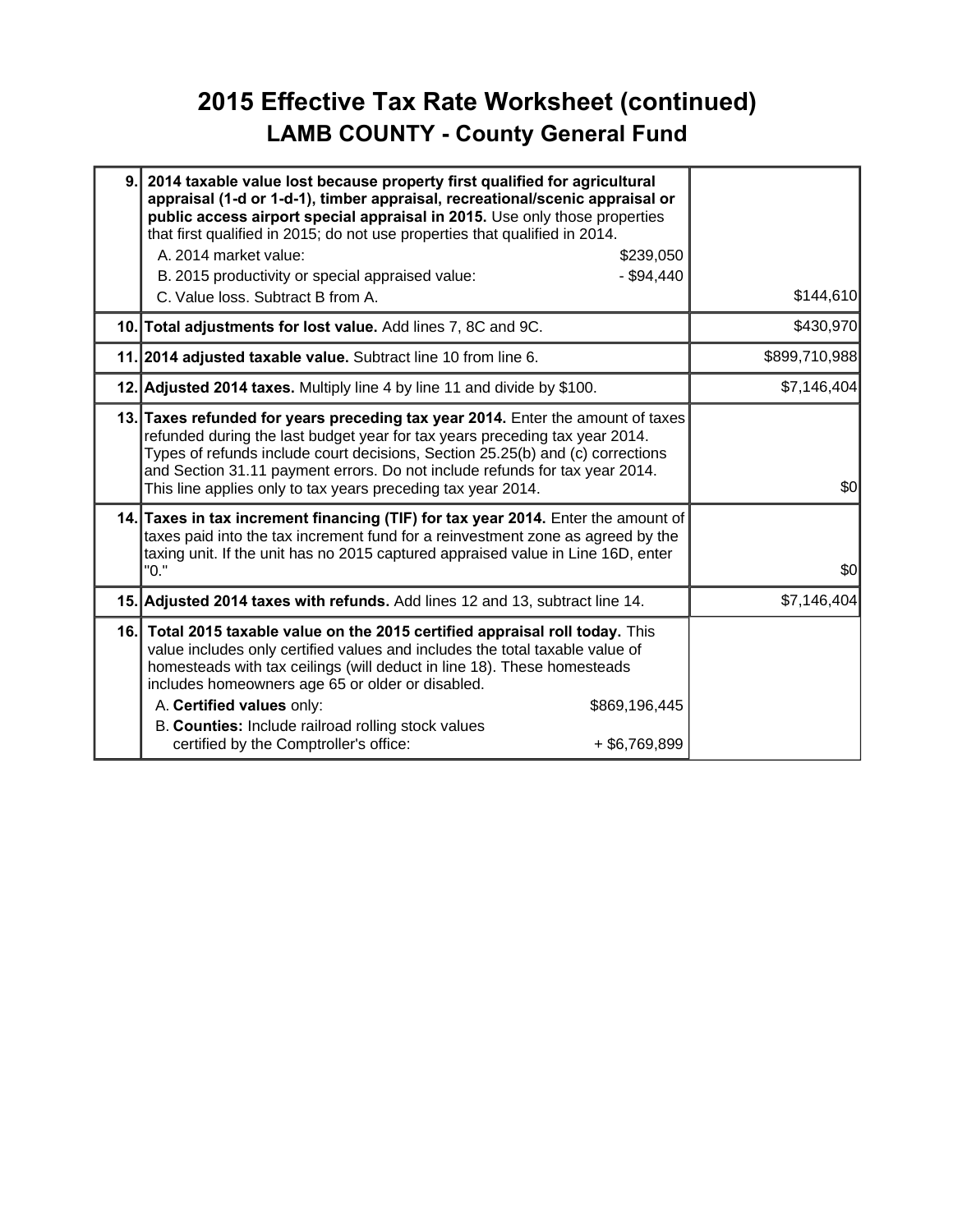## **2015 Effective Tax Rate Worksheet (continued) LAMB COUNTY - County General Fund**

| 16.<br>C. Pollution control exemption: Deduct the value<br>$\text{(cont.)}$<br>of property exempted for the current tax year for<br>the first time as pollution control property (use this<br>line based on attorney's advice):<br>D. Tax increment financing: Deduct the 2015<br>captured appraised value of property taxable by a<br>taxing unit in a tax increment financing zone for<br>which the 2015 taxes will be deposited into the tax<br>increment fund. Do not include any new property<br>value that will be included in line 21 below.<br>E. Total 2015 value. Add A and B, then subtract C<br>and D.                                                                                                                                                                                                                                                                                                                                                                                                                                                                                                                                                                                             | $-$ \$0<br>$-$ \$0 | \$875,966,344 |
|----------------------------------------------------------------------------------------------------------------------------------------------------------------------------------------------------------------------------------------------------------------------------------------------------------------------------------------------------------------------------------------------------------------------------------------------------------------------------------------------------------------------------------------------------------------------------------------------------------------------------------------------------------------------------------------------------------------------------------------------------------------------------------------------------------------------------------------------------------------------------------------------------------------------------------------------------------------------------------------------------------------------------------------------------------------------------------------------------------------------------------------------------------------------------------------------------------------|--------------------|---------------|
| Total value of properties under protest or not included on certified<br>17.1<br>appraisal roll.<br>A. 2015 taxable value of properties under protest.<br>The chief appraiser certifies a list of properties still<br>under ARB protest. The list shows the district's<br>value and the taxpayer's claimed value, if any or<br>an estimate of the value if the taxpayer wins. For<br>each of the properties under protest, use the<br>lowest of these values. Enter the total value.<br>B. 2015 value of properties not under protest or<br>included on certified appraisal roll. The chief<br>appraiser gives taxing units a list of those taxable<br>properties that the chief appraiser knows about but<br>are not included at appraisal roll certification.<br>These properties also are not on the list of<br>properties that are still under protest. On this list of<br>properties, the chief appraiser includes the market<br>value, appraised value and exemptions for the<br>preceding year and a reasonable estimate of the<br>market value, appraised value and exemptions for<br>the current year. Use the lower market, appraised<br>or taxable value (as appropriate). Enter the total<br>value. | \$0<br>$+$ \$0     |               |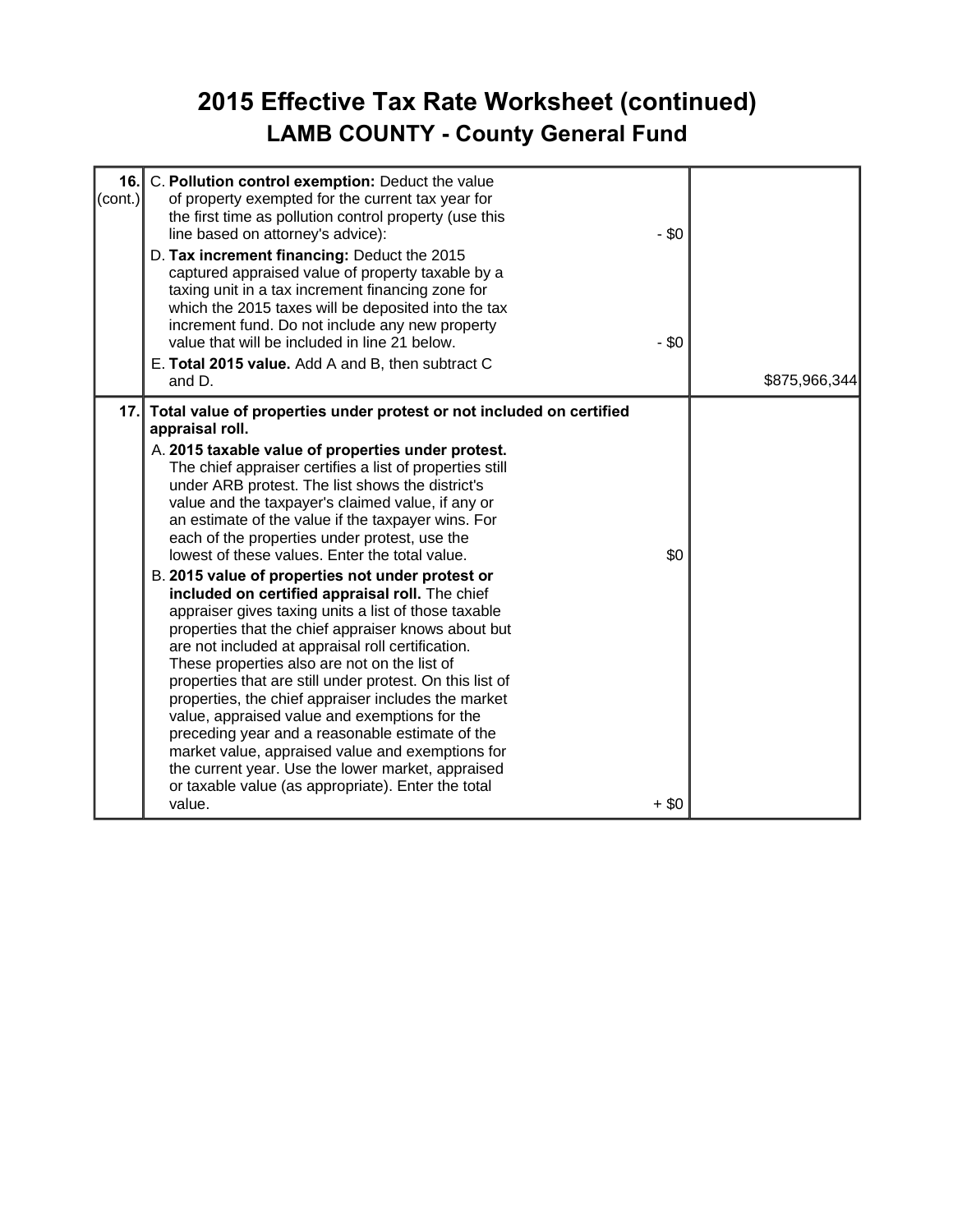## **2015 Effective Tax Rate Worksheet (continued) LAMB COUNTY - County General Fund**

| 17.1<br>(cont.) | C. Total value under protest or not certified. Add<br>A and B.                                                                                                                                                                                                                                                                                                                                                                                                                                                                                                                                                                                                                                                                                                                                                                                                                                                                               | \$0            |
|-----------------|----------------------------------------------------------------------------------------------------------------------------------------------------------------------------------------------------------------------------------------------------------------------------------------------------------------------------------------------------------------------------------------------------------------------------------------------------------------------------------------------------------------------------------------------------------------------------------------------------------------------------------------------------------------------------------------------------------------------------------------------------------------------------------------------------------------------------------------------------------------------------------------------------------------------------------------------|----------------|
|                 | 18. 2015 tax ceilings. Counties, cities and junior colleges enter 2015 total taxable<br>value of homesteads with tax ceilings. These include the homesteads of<br>homeowners age 65 or older or disabled. Other units enter "0." If your taxing<br>units adopted the tax ceiling provision in 2014 or prior year for homeowners<br>age 65 or older or disabled, use this step.                                                                                                                                                                                                                                                                                                                                                                                                                                                                                                                                                               | \$0            |
|                 | 19. 2015 total taxable value. Add lines 16E and 17C. Subtract line 18.                                                                                                                                                                                                                                                                                                                                                                                                                                                                                                                                                                                                                                                                                                                                                                                                                                                                       | \$875,966,344  |
|                 | 20. Total 2015 taxable value of properties in territory annexed after January 1,<br>2008. Include both real and personal property. Enter the 2015 value of property<br>in territory annexed.                                                                                                                                                                                                                                                                                                                                                                                                                                                                                                                                                                                                                                                                                                                                                 | \$0            |
|                 | 21. Total 2015 taxable value of new improvements and new personal property<br>located in new improvements. "New" means the item was not on the<br>appraisal roll in 2014. An improvement is a building, structure, fixture or fence<br>erected on or affixed to land. A transportable structure erected on its owner's<br>land is also included unless it is held for sale or is there only temporarily. New<br>additions to existing improvements may be included if the appraised value can<br>be determined. New personal property in a new improvement must have been<br>brought into the unit after January 1, 2014 and be located in a new<br>improvement. New improvements do include property on which a tax<br>abatement agreement has expired for 2015. New improvements do not include<br>mineral interests produced for the first time, omitted property that is back<br>assessed and increased appraisals on existing property. | \$1,493,360    |
|                 | 22. Total adjustments to the 2015 taxable value. Add lines 20 and 21.                                                                                                                                                                                                                                                                                                                                                                                                                                                                                                                                                                                                                                                                                                                                                                                                                                                                        | \$1,493,360    |
|                 | 23. 2015 adjusted taxable value. Subtract line 22 from line 19.                                                                                                                                                                                                                                                                                                                                                                                                                                                                                                                                                                                                                                                                                                                                                                                                                                                                              | \$874,472,984  |
|                 | 24. 2015 effective tax rate. Divide line 15 by line 23 and multiply by \$100.                                                                                                                                                                                                                                                                                                                                                                                                                                                                                                                                                                                                                                                                                                                                                                                                                                                                | \$0.8172/\$100 |
|                 | 25. COUNTIES ONLY. Add together the effective tax rates for each type of tax the<br>county levies. The total is the 2015 county effective tax rate.                                                                                                                                                                                                                                                                                                                                                                                                                                                                                                                                                                                                                                                                                                                                                                                          |                |
|                 | <b>Fund Name</b><br><b>Tax Rate</b><br><b>County General Fund</b><br>0.8172                                                                                                                                                                                                                                                                                                                                                                                                                                                                                                                                                                                                                                                                                                                                                                                                                                                                  | \$0.8172/\$100 |

A county, city or hospital district that adopted the additional sales tax in November 2014 or in May 2015 must adjust its effective tax rate. *The Additional Sales Tax Rate Worksheet* on page 39 sets out this adjustment. Do not forget to complete the *Additional Sales Tax Rate Worksheet* if the taxing unit adopted the additional sales tax on these dates.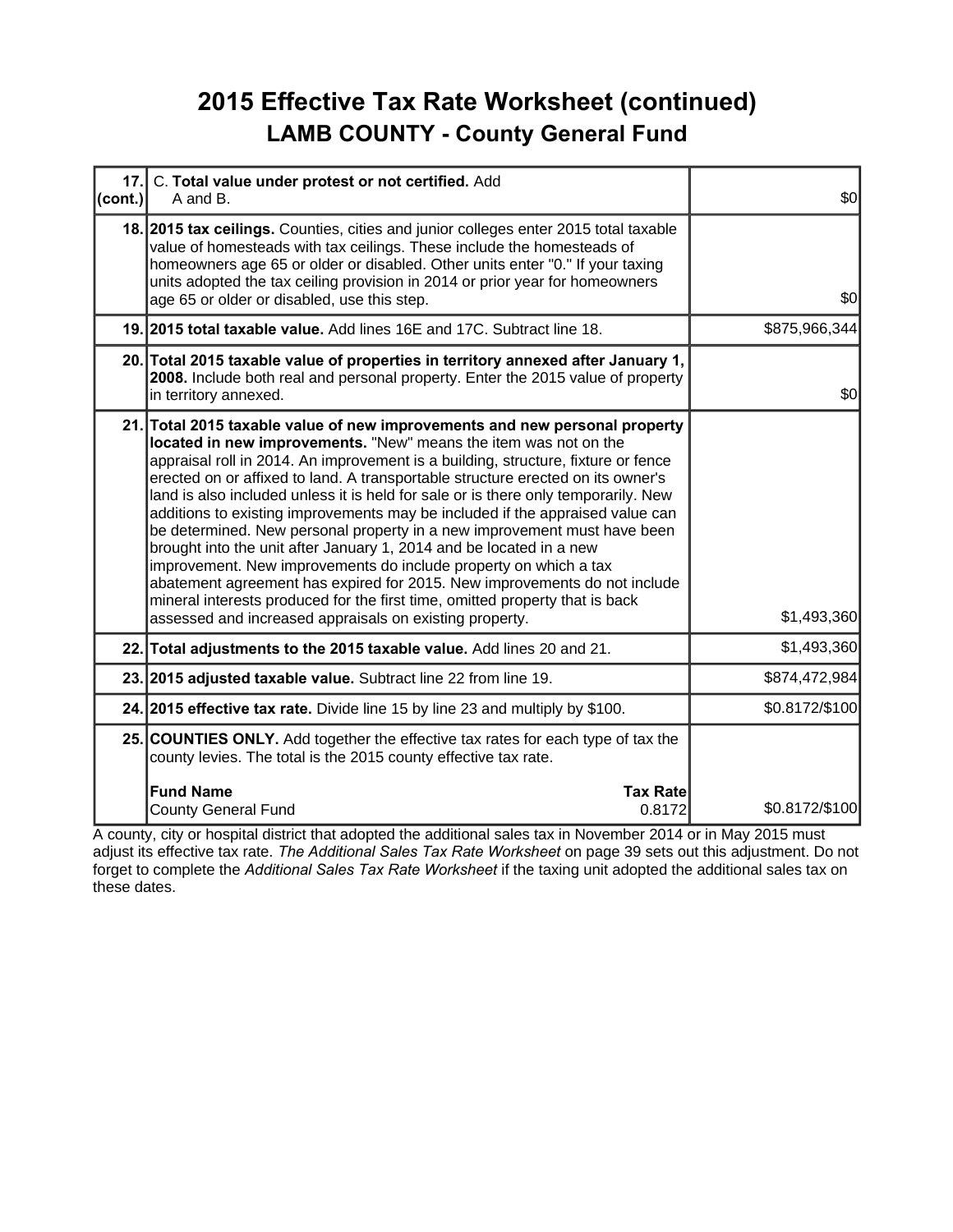## **2015 Rollback Tax Rate Worksheet**

#### **LAMB COUNTY - County General Fund**

See pages 17 to 21 for an explanation of the rollback tax rate.

|      | 26. 2014 maintenance and operations (M&O) tax rate.                                                                                                                                                                                                                                                                                                                                                                                                                                                                                                                                                                                                           |                                   | \$0.794300/\$100 |
|------|---------------------------------------------------------------------------------------------------------------------------------------------------------------------------------------------------------------------------------------------------------------------------------------------------------------------------------------------------------------------------------------------------------------------------------------------------------------------------------------------------------------------------------------------------------------------------------------------------------------------------------------------------------------|-----------------------------------|------------------|
|      | 27. 2014 adjusted taxable value. Enter the amount from line 11.                                                                                                                                                                                                                                                                                                                                                                                                                                                                                                                                                                                               |                                   | \$899,710,988    |
| 28.1 | 2014 M&O taxes.                                                                                                                                                                                                                                                                                                                                                                                                                                                                                                                                                                                                                                               |                                   |                  |
|      | A. Multiply line 26 by line 27 and divide by \$100.<br>B. Cities, counties and hospital districts with<br>additional sales tax: Amount of additional sales<br>tax collected and spent on M&O expenses in<br>2014. Enter amount from full year's sales tax<br>revenue spent for M&O in 2014 fiscal year, if any.<br>Other units, enter "0." Counties exclude any<br>amount that was spent for economic development<br>grants from the amount of sales tax spent.<br>C. Counties: Enter the amount for the state criminal<br>justice mandate. If second or later year, the<br>amount is for increased cost above last year's<br>amount. Other units, enter "0." | \$7,146,404<br>$+$ \$0<br>$+$ \$0 |                  |
|      | D. Transferring function: If discontinuing all of a<br>department, function or activity and transferring it<br>to another unit by written contract, enter the<br>amount spent by the unit discontinuing the<br>function in the 12 months preceding the month of<br>this calculation. If the unit did not operate this<br>function for this 12-month period, use the amount<br>spent in the last full fiscal year in which the unit<br>operated the function. The unit discontinuing the<br>function will subtract this amount in H below. The<br>unit receiving the function will add this amount in<br>H below. Other units, enter "0."                      | $+/-$ \$0                         |                  |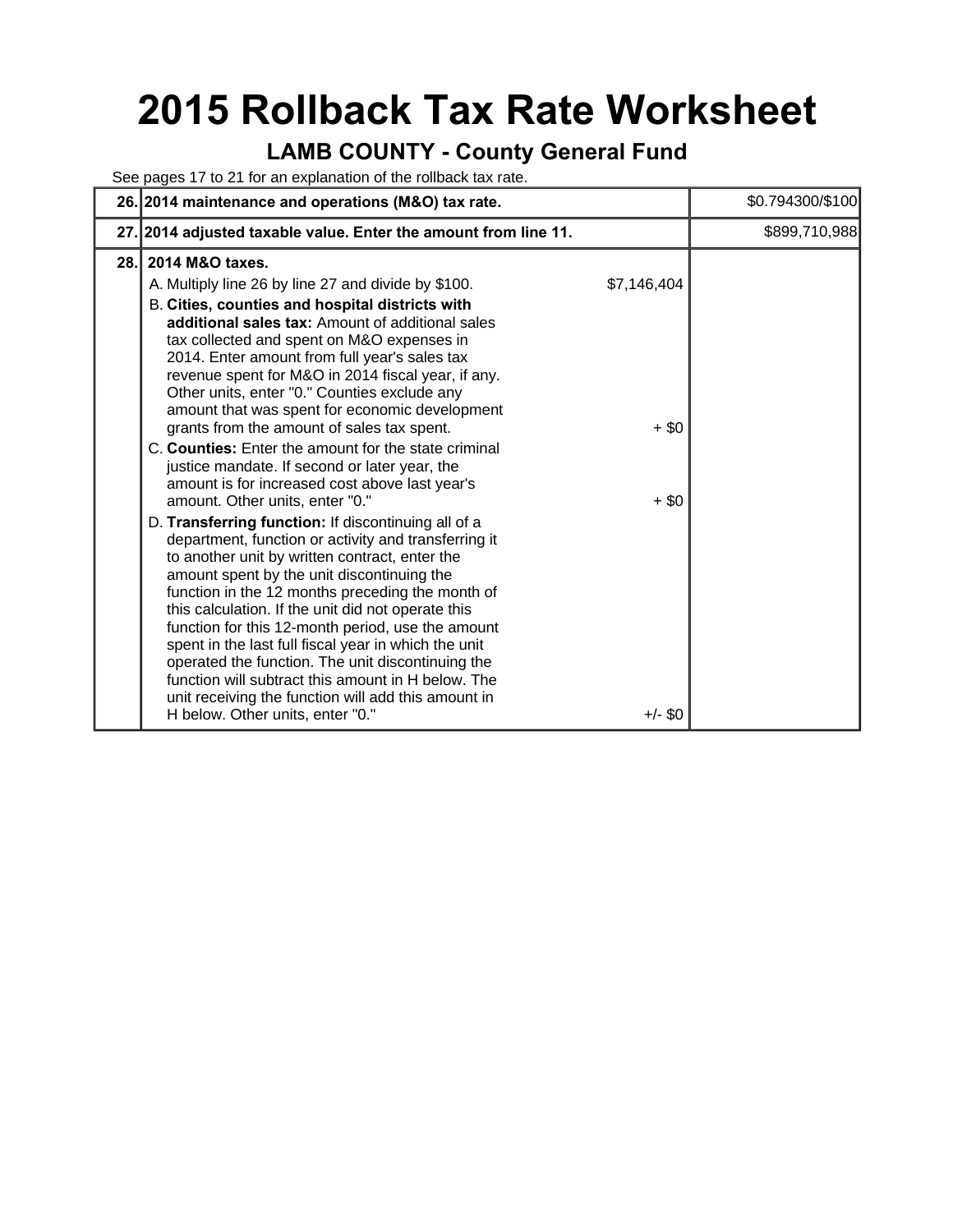## **2015 Rollback Tax Rate Worksheet (continued) LAMB COUNTY - County General Fund**

| 28.<br>$\left($ cont.) | E. Taxes refunded for years preceding tax year<br>2014: Enter the amount of M&O taxes refunded<br>during the last budget year for tax years<br>preceding tax year 2014. Types of refunds<br>include court decisions, Section 25.25(b) and (c)<br>corrections and Section 31.11 payment errors. Do<br>not include refunds for tax year 2014. This line<br>applies only to tax years preceding tax year 2014.<br>F. Enhanced indigent health care expenditures:<br>Enter the increased amount for the current year's<br>enhanced indigent health care expenditures<br>above the preceding tax year's enhanced indigent<br>health care expenditures, less any state<br>assistance.<br>G. Taxes in tax increment financing (TIF): Enter<br>the amount of taxes paid into the tax increment<br>fund for a reinvestment zone as agreed by the<br>taxing unit. If the unit has no 2015 captured<br>appraised value in Line 16D, enter "0."<br>H. Adjusted M&O Taxes. Add A, B, C, E and F. For<br>unit with D, subtract if discontinuing function and<br>add if receiving function. Subtract G. | $+$ \$0<br>$+$ \$0<br>$-$ \$0 | \$7,146,404    |
|------------------------|------------------------------------------------------------------------------------------------------------------------------------------------------------------------------------------------------------------------------------------------------------------------------------------------------------------------------------------------------------------------------------------------------------------------------------------------------------------------------------------------------------------------------------------------------------------------------------------------------------------------------------------------------------------------------------------------------------------------------------------------------------------------------------------------------------------------------------------------------------------------------------------------------------------------------------------------------------------------------------------------------------------------------------------------------------------------------------------|-------------------------------|----------------|
|                        | 29. 2015 adjusted taxable value.<br>Enter line 23 from the Effective Tax Rate Worksheet.                                                                                                                                                                                                                                                                                                                                                                                                                                                                                                                                                                                                                                                                                                                                                                                                                                                                                                                                                                                                 |                               | \$874,472,984  |
|                        | 30. 2015 effective maintenance and operations rate.<br>Divide line 28H by line 29 and multiply by \$100.                                                                                                                                                                                                                                                                                                                                                                                                                                                                                                                                                                                                                                                                                                                                                                                                                                                                                                                                                                                 |                               | \$0.8172/\$100 |
|                        | 31. 2015 rollback maintenance and operation rate.<br>Multiply line 30 by 1.08. (See lines 49 to 52 for additional rate for pollution<br>control expenses.                                                                                                                                                                                                                                                                                                                                                                                                                                                                                                                                                                                                                                                                                                                                                                                                                                                                                                                                |                               | \$0.8825/\$100 |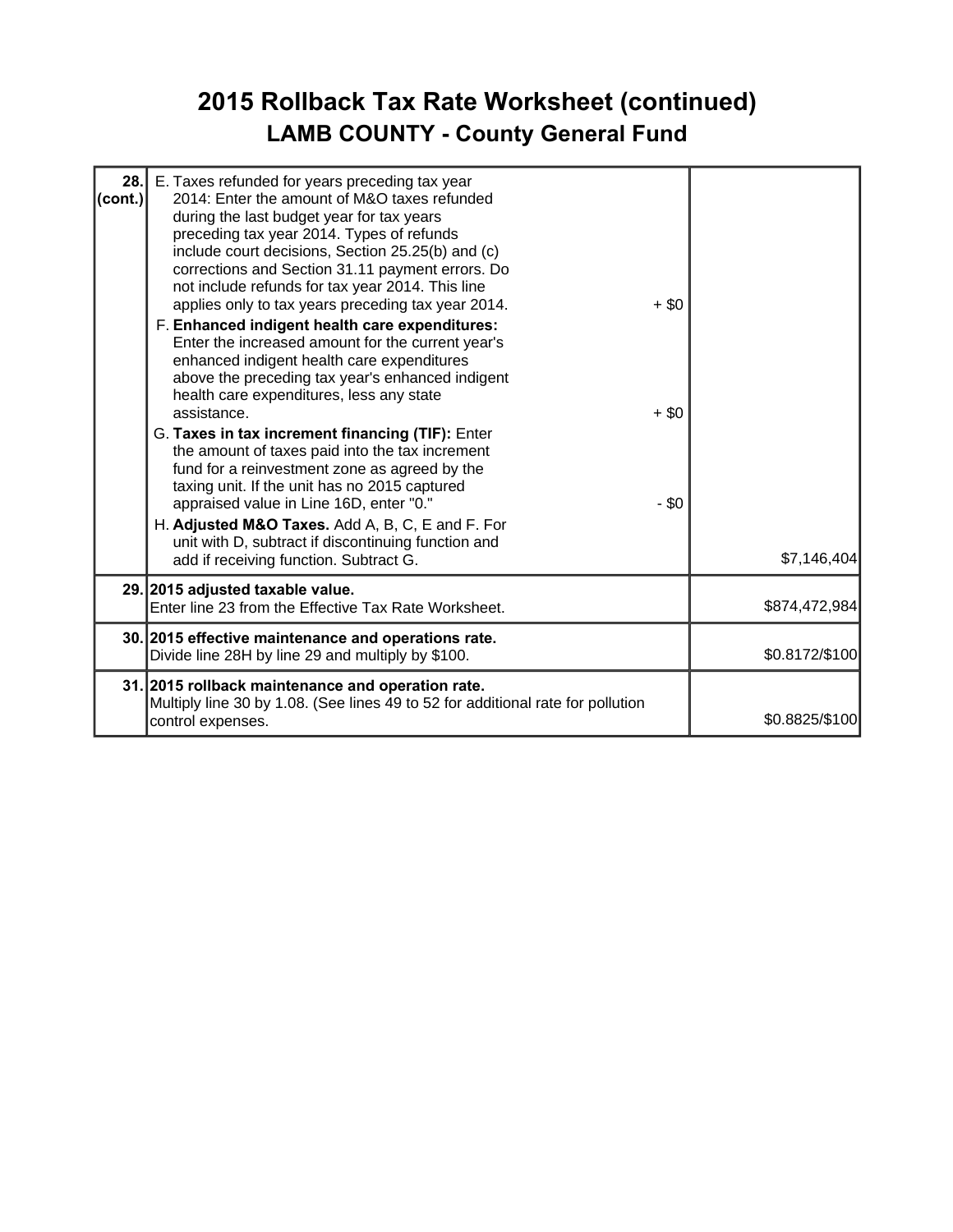#### **2015 Rollback Tax Rate Worksheet (continued) LAMB COUNTY - County General Fund**

| 32. | Total 2015 debt to be paid with property taxes and additional sales tax<br>revenue.                                                                                                                                                                                                                                                                                                                                                                                                                                                                                                                                                                           |                |
|-----|---------------------------------------------------------------------------------------------------------------------------------------------------------------------------------------------------------------------------------------------------------------------------------------------------------------------------------------------------------------------------------------------------------------------------------------------------------------------------------------------------------------------------------------------------------------------------------------------------------------------------------------------------------------|----------------|
|     | "Debt" means the interest and principal that will be paid on debts that:<br>(1) are paid by property taxes,<br>(2) are secured by property taxes,<br>(3) are scheduled for payment over a period longer than one year and<br>(4) are not classified in the unit's budget as M&O expenses.<br>A: Debt also includes contractual payments to other<br>taxing units that have incurred debts on behalf of this<br>taxing unit, if those debts meet the four conditions<br>above. Include only amounts that will be paid from<br>property tax revenue. Do not include appraisal<br>district budget payments. List the debt in Schedule B:<br>Debt Service.<br>\$0 |                |
|     | B: Subtract unencumbered fund amount used to<br>reduce total debt.<br>-\$0<br>$-\$0$<br>C: Subtract amount paid from other resources.<br>D: Adjusted debt. Subtract B and C from A.                                                                                                                                                                                                                                                                                                                                                                                                                                                                           | \$0            |
|     | 33. Certified 2014 excess debt collections. Enter the amount certified by the<br>collector.                                                                                                                                                                                                                                                                                                                                                                                                                                                                                                                                                                   | \$0            |
|     | 34. Adjusted 2015 debt. Subtract line 33 from line 32.                                                                                                                                                                                                                                                                                                                                                                                                                                                                                                                                                                                                        | \$0            |
|     | 35. Certified 2015 anticipated collection rate. Enter the rate certified by the<br>collector. If the rate is 100 percent or greater, enter 100 percent.                                                                                                                                                                                                                                                                                                                                                                                                                                                                                                       | 98.000000%     |
|     | 36. 2015 debt adjusted for collections. Divide line 34 by line 35.                                                                                                                                                                                                                                                                                                                                                                                                                                                                                                                                                                                            | \$0            |
|     | 37. 2015 total taxable value. Enter the amount on line 19.                                                                                                                                                                                                                                                                                                                                                                                                                                                                                                                                                                                                    | \$875,966,344  |
|     | 38. 2015 debt tax rate. Divide line 36 by line 37 and multiply by \$100.                                                                                                                                                                                                                                                                                                                                                                                                                                                                                                                                                                                      | \$0.0000/\$100 |
|     | 39. 2015 rollback tax rate. Add lines 31 and 38.                                                                                                                                                                                                                                                                                                                                                                                                                                                                                                                                                                                                              | \$0.8825/\$100 |
|     | 40. COUNTIES ONLY. Add together the rollback tax rates for each type of tax the<br>county levies. The total is the 2015 county rollback tax rate.                                                                                                                                                                                                                                                                                                                                                                                                                                                                                                             |                |
|     | <b>Fund Name</b><br><b>Tax Rate</b><br>0.8825<br><b>County General Fund</b>                                                                                                                                                                                                                                                                                                                                                                                                                                                                                                                                                                                   | \$0.8825/\$100 |

A taxing unit that adopted the additional sales tax must complete the lines for the *Additional Sales Tax Rate*. A taxing unit seeking additional rollback protection for pollution control expenses completes the *Additional Rollback Protection for Pollution Control*.